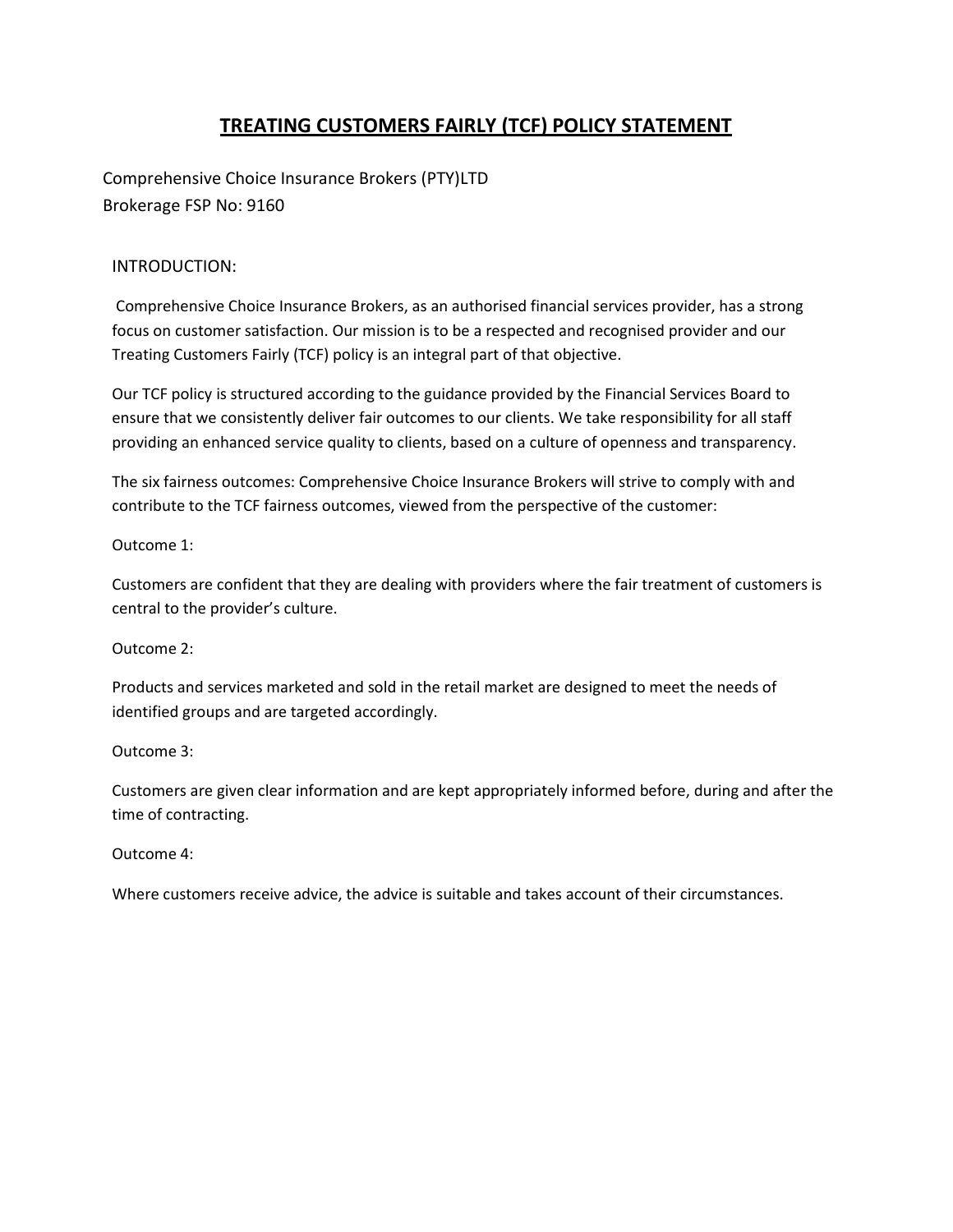#### Outcome 5:

Customers are provided with products that perform as providers have led them to expect, and the associated service is both of an acceptable standard and what they have been led to expect.

#### Outcome 6:

Customers do not face unreasonable post-sale barriers to change product, switch provider, submit a claim or make a complaint.

## Achieving the Outcomes:

Comprehensive Choice Insurance Brokers will aim to demonstrate, through our behaviours and monitoring, that we are consistently treating customers fairly throughout the stages of the product life cycle to which we can contribute.

These may include:

## Products and service design:

Products and services and their distribution strategies are designed and developed for specific target markets, based on a clear understanding of the likely needs and financial capability of each customer group.

#### Promotion and marketing:

Products are marketed to specific target groups, through clear and fair communications and are not misleading and are appropriate to the target group.

#### Advice:

Where advice is provided, advisers are fully equipped to provide advice that is suitable to the needs of the customer concerned, following the objectives of TCF and avoiding conflicts of interest.

#### Point of Sale:

To provide clear and fair information to enable customers to make informed decisions about transacting with Comprehensive Choice Insurance Brokers, our products and services. Product risks, commitments, limitations and charges must be transparent.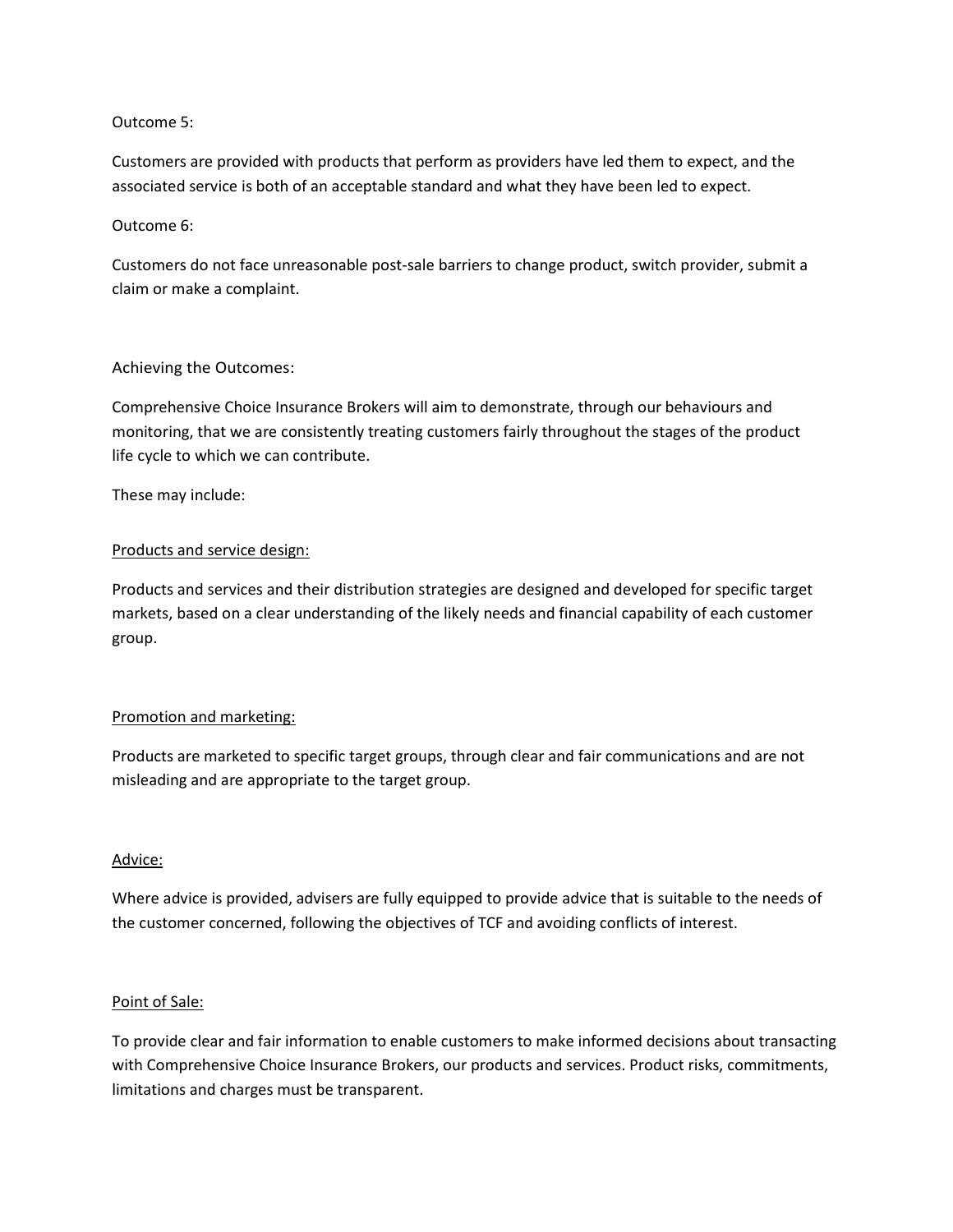## Information after Point of Sale:

To provide customers with ongoing relevant information to enable them to monitor whether the product of service continues to meet their needs and expectations, and provide acceptable levels of service for post-sale transactions or enquiries.

## Complaints and claims handling:

To honour representations, assurances and promises that lead to legitimate customer expectations. Legitimate expectations must not be frustrated by unreasonable post-sale barriers. There is a requirement for fair and consistent handling of claims and a mechanism to deal with complaints timeously and fairly.

To fulfill our commitment to treating our customers fairly, we will focus on the following aspects:

- We will follow the requirements of the FAIS General Code of Conduct as embedded in the FIA Code of Conduct.
- We will adhere to our Conflicts of Interest policy in dealing with customers.
- We will put management information mechanisms in place that are designed to monitor and measure Comprehensive Choice Insurance Brokers' performance in delivering the relevant fairness outcomes.
- All our members of staff are trained to deal with our clients and are committed to maintaining high standards of service.
- Our staff are not remunerated or incentivized in ways which encourage them to deal with our clients in an unfair or biased manner.
- We will always tell customers what they can expect from our relationship.
- We will provide appropriate after sales information and services to customer.
- We will monitor the continuing performance of products or funds that we have recommended and sold to customers to assess the ongoing suitability of the product for the customer.
- We will ensure open communication lines with product suppliers we deal with and ensure that we understand their products and services.
- We will review our TCF policy on and ad hoc basis but at least annually.

# Complaints handling:

We will handle complaints fairly, promptly and impartially. In dealing with complaints we will 'treat like situations alike and consider whether an error might have affected a wider class of customers; and what should be done to remedy this.

We will pay attention to the outcomes of complaints, which can serve as an important source of intelligence about the health of our business and systems. We will investigate the root causes of complaints and obtain feedback from our customers who have experienced our complaints process in